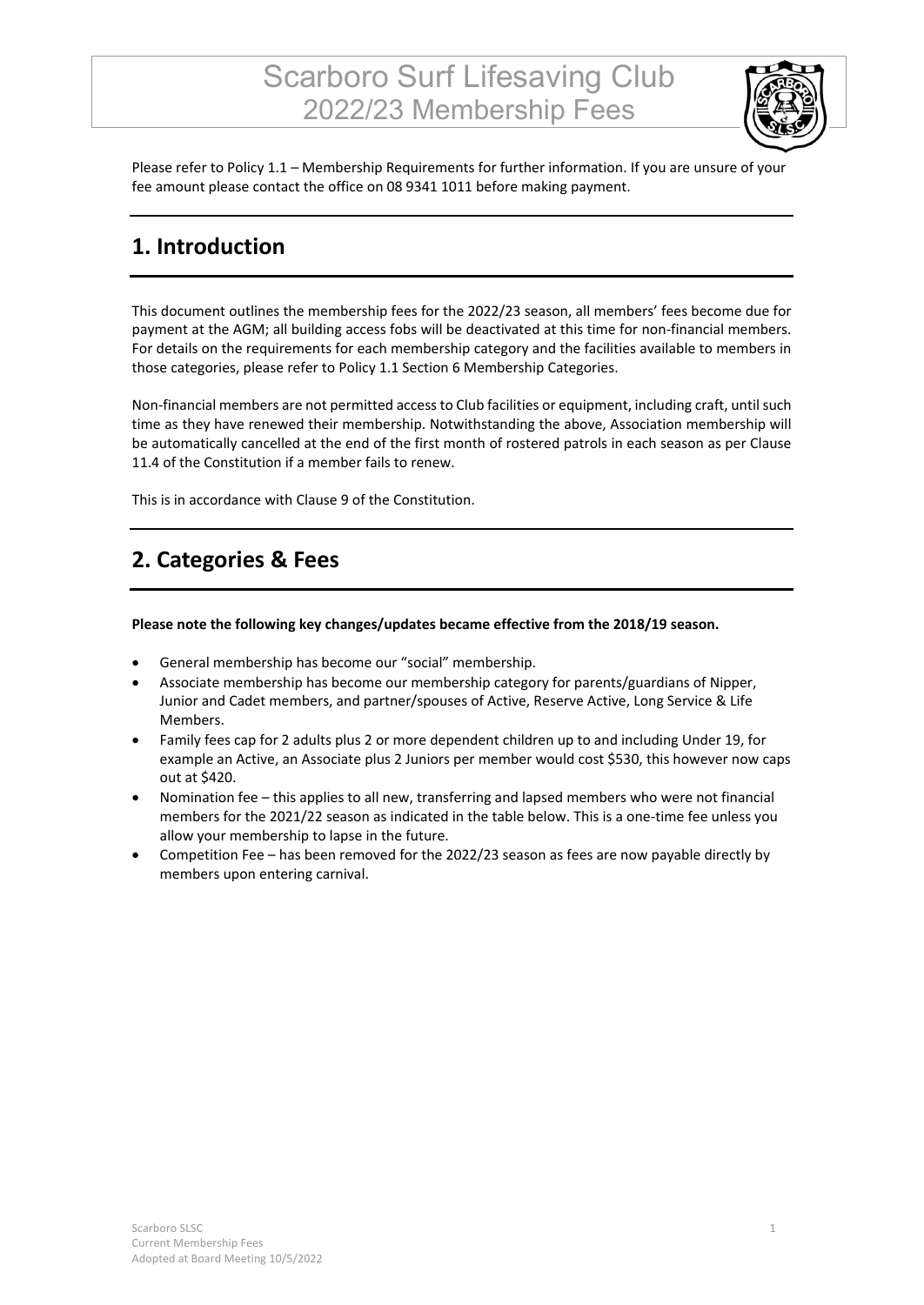# Scarboro Surf Lifesaving Club 2022/23 Membership Fees



| Category                                       | Fee                                                                     | <b>Nomination Fee</b> | Explanation                                                                                                                                                      |
|------------------------------------------------|-------------------------------------------------------------------------|-----------------------|------------------------------------------------------------------------------------------------------------------------------------------------------------------|
| General/Social                                 | \$170                                                                   | \$100                 | Fee for new members not wanting to patrol or compete but be<br>involved in supporting the Club socially.                                                         |
| Associate/Parent                               | \$100                                                                   |                       | Fee applies to parents/guardians of Nipper, Junior or Cadet members,<br>and partner/spouses of Active, Reserve Active, Long Service & Life<br>Members.           |
| Family cap                                     | \$420                                                                   |                       | Membership fees for 2 adults plus 2 or more dependent children up to<br>and including Active Under 19.                                                           |
| <b>Starfish Nippers</b>                        | \$100                                                                   |                       | Members attending the Starfish Nippers Program only                                                                                                              |
| Little Nippers<br>Under 6 & Under 7            | \$100                                                                   |                       | Youngest age for joining. Age category based on age at 30th<br>September, birth certificate must be sighted for all new members.                                 |
| <b>Nipper Activities</b><br>Under 8 - Under 13 | \$130                                                                   |                       | Age category based on age at 30th September, birth certificate must<br>be sighted for all new members.                                                           |
| Cadets<br>13 - Under 15 years                  | \$130                                                                   |                       | Cadet patrolling members, after completing their Surf Rescue<br>Certificate.                                                                                     |
| Active Under 17                                | \$130                                                                   |                       | Active Patrolling members, after completing their Bronze Medallion.                                                                                              |
| <b>Active Under 19</b>                         | \$130                                                                   |                       | Active Patrolling members after completing their Bronze Medallion.                                                                                               |
| <b>Active Senior</b>                           | \$170                                                                   | \$100                 | Active Patrolling members after completing their Bronze Medallion.                                                                                               |
| <b>Award Member</b>                            | $$170 + costs of$<br>course consumables<br>& assessment if<br>required. | \$100                 | See Policy 1.1 Membership Requirements for further details detail.<br>Award Member - Patrol Support<br>Award Member - Surf Official<br>Award Member - Surf Coach |
| <b>Reserve Active</b>                          | \$170                                                                   | \$100                 | As Approved by Beach Operations Committee based on length of<br>service and contribution.                                                                        |
| Long Service                                   | \$170                                                                   | \$100                 | As Approved by Beach Operations Committee based on length of<br>service and contribution.                                                                        |
| Life Member                                    | Donation                                                                |                       | Selected members.                                                                                                                                                |